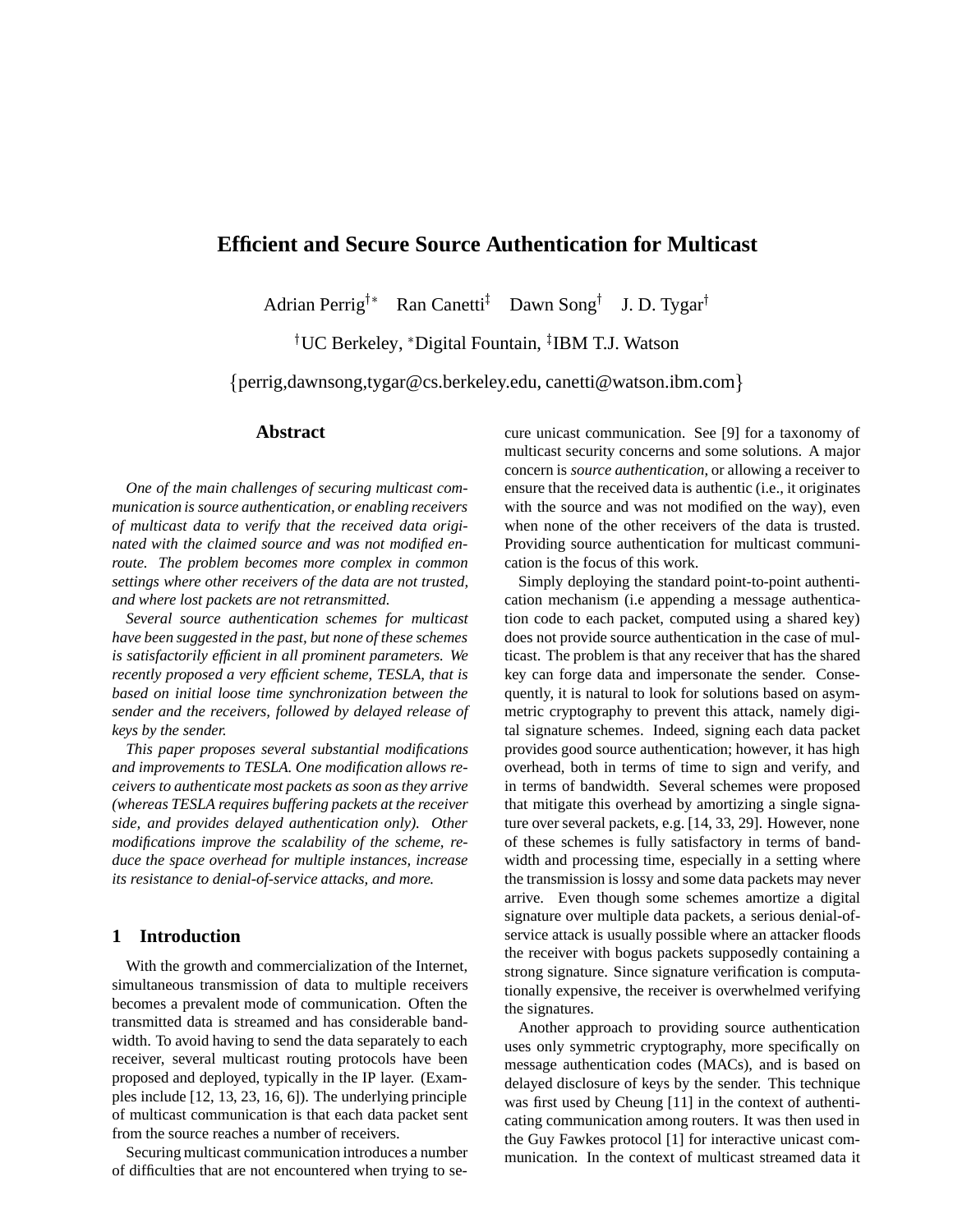was proposed by several authors [8, 4, 5, 25]. In particular, the TESLA scheme described in [25] was presented to the reliable multicast transport (RMT) working group [26] of the IETF and the secure multicast (SMuG) working group [30] of the IRTF and was favorably received. TESLA is particularly well suited to provide the source authentication functionality for the MESP header [10], or for the ALC protocol proposed by the RMT [19]. Consequently, an Internet-Draft describing the scheme was recently written [24].

The main idea of TESLA, is to have the sender attach to each packet a MAC computed using a key  $k$  known only to itself. The receiver buffers the received packet without being able to authenticate it. If the packet is received too late, it is discarded. A short while later, the sender discloses <sup>k</sup> and the receiver is able to authenticate the packet. Consequently, a single MAC per packet suffices to provide source authentication, provided that the receiver has synchronized its clock with the sender ahead of time.

This idea seems quite attractive at first. However, it has several shortcomings. This work points to these shortcomings and proposes methods to overcome them. Our description is based mostly on TESLA, although the improvements apply to the other schemes as well. We sketch some of these points:

1. In TESLA the receiver has to buffer packets, until the sender discloses the corresponding key, and until the receiver authenticates the packets. This may delay delivering the information to the application, may cause storage problems, and also generates vulnerability to denial-of-service (DoS) attacks on the receiver (by flooding it with bogus packets). We propose a method that allows receivers to authenticate most packets immediately upon arrival, thus reducing the need for buffering at the receiver side and in particular reduces the susceptibility to this type of DoS attacks.

This improvement comes at the price of one extra hash per packet, plus some buffering at the sender side. We believe that buffering at the sender side is often more reasonable and acceptable than buffering at the receiver side. In particular, it is not susceptible to this type of DoS attacks.

We also propose other methods to alleviate this type of DoS attacks. These methods work even when the receiver buffers packets as in TESLA.

2. When operating in an environment with heterogenous network delay times for different receivers, TESLA authenticates each packet using multiple keys, where the different keys have different disclosure delay times. This results in larger overhead, both in processing time and in bandwidth. We propose

a method for achieving the same functionality (i.e., different receivers can authenticate the packets at different delays) with a more moderate increase in the overhead per packet.

- 3. In TESLA the sender needs to perform authenticated time synchronization individually with each receiver. This may not scale well, especially in cases where many receivers wish to join the multicast group and synchronize with the sender at the same time. This is so, since each synchronization involves a costly public-key operation. We propose a method that uses only a single public-key operation per time-unit, regardless of the number of time synchronizations performed during this time unit. This reduces the cost of synchronizing with a receiver to practically the cost of setting up a simple, unauthenticated connection.
- 4. We also explore time synchronization issues in greater depth and describe direct and indirect time synchronization. For the former method, the receiver synchronizes its time directly with the sender, in the latter method both the sender and receiver synchronize their time with a time synchronization server.

For both cases, we give a detailed analysis on how to choose the key disclosure delay, a crucial parameter for TESLA.

5. TESLA assumes that all members have joined the group and have synchronized with the sender before any transmission starts. In reality, receivers may wish to join after the transmission has started; furthermore, receivers may wish to receive the transmission immediately, and perform the time synchronization only later. We propose methods that enable both functionalities. That is, our methods allow a receiver to join in "on the fly" to an ongoing session; they also allow receivers to synchronize at a later time and authenticate packets only then.

**Organization** Section 2 reviews TESLA, providing further details than in [25]. Section 3 contains the improvements and extensions proposed in this paper. Section 4 provides further discussion on the security of the improved scheme, with emphasis on resistance to denial-ofservice attacks.

# **2 An Overview of TESLA**

The security property TESLA guarantees is that the receiver never accepts  $M_i$  as an authentic message unless  $M_i$  was actually sent by the sender. Note that TESLA does not provide non-repudiation, that is, the receiver cannot convince a third party that the stream arrived from the claimed source.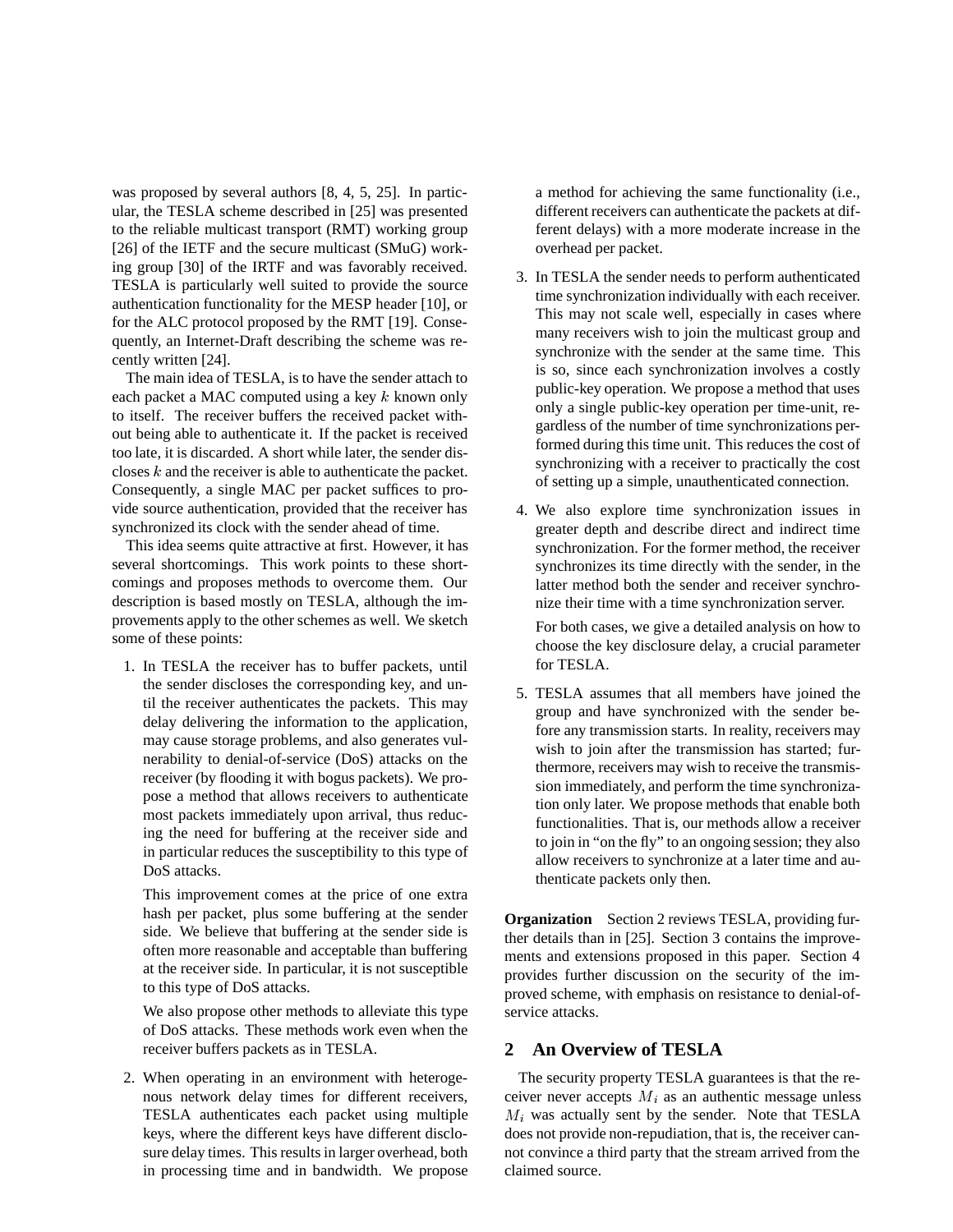TESLA is efficient and has a low space overhead mainly because it is based on symmetric-key cryptography. Since source authentication is an inherently asymmetric property (all the receivers can verify the authenticity but they cannot produce an authentic data packet), we use a delayed disclosure of keys to achieve this property. Similarly, the data authentication is delayed as well. In practice, the authentication delay is on the order of one roundtrip-time (RTT).

TESLA has the following properties. First, it has a low computation overhead, which is typically only one MAC function computation per packet, for both sender and receiver. TESLA also has a low per-packet communication overhead, which is about 20 bytes per packet. In addition, TESLA tolerates arbitrary packet loss. Each packet that is received in time can be authenticated. Except for an initial time synchronization, it has only unidirectional data flow from the sender to the receiver. No acknowledgments or other messages are necessary. This implies that the sender's stream authentication overhead is independent of the number of receivers, hence TESLA is very scalable. TESLA can be used both in the network layer or in the application layer. The delayed authentication, however, requires buffering of packets until authentication is completed.

For TESLA to be secure, the sender and the receiver need to be loosely time synchronized, which means that the synchronization does not need to be precise, but the receiver needs to know an upper bound on the sender's time.

## **2.1 Sender Setup**

In our model, a sender distributes a stream of data composed of message chunks  $\{M_i\}$ . Generally, the sender sends each message chunk  $M_i$  in one network packet  $P_i$ . Many multicast distribution protocols do not retransmit lost packets. The goal is therefore that the receiver can authenticate each message chunk  $M_i$  separately.

For the purpose of TESLA, the sender splits the time into even intervals  $I_i$ . We denote the duration of each time interval with  $T_{int}$ , and the starting time of the interval  $I_i$  is  $T_i$ . Trivially, we have  $T_i = T_0 + i * T_{int}$ . In each interval, the sender may send zero or multiple packets.

Before sending the first message, the sender determines the sending duration (possibly infinite), the interval duration, and the number N of keys of the key chain. This key chain is analogous to the one-way chain introduced by Lamport [18], and the S/KEY authentication scheme [15]. The sender picks the last key  $K_N$  of the key chain randomly and pre-computes the entire key chain using a pseudo-random function F, which is by definition a oneway function. Each element of the chain is defined as  $K_i = F(K_{i+1})$ . Each key can be derived from  $K_N$  as

 $K_i = F^{N-i}(K_N)$ , where  $F^{j}(k) = F^{j-1}(F(k))$  and  $F^{0}(k) = k$ . Each key of the key chain corresponds to one interval, i.e.,  $K_j$  is active in interval  $I_j$ .

Since we do not want to use the same key multiple times in different cryptographic operations, we use a second pseudo-random function F' to derive the key which is used to compute the MAC of messages in each interval (we will explain the algorithm in detail later). Hence,  $K_i' = F'(K_i)$ . Figure 1 depicts this key derivation. We propose to use HMAC in conjunction with a cryptographically secure hash function for the pseudo-random function [2]. For example, a possibility is to use the following:  $F(x) = \text{HMAC}(x, 0)$  and  $F'(x) = \text{HMAC}(x, 1)$ , where <sup>0</sup> and <sup>1</sup> are 8-bit integers. Note that the first argument of the MAC function is the key and the second argument is the data.

## **2.2 Bootstrapping a new Receiver**

TESLA requires an initially authenticated data packet to bootstrap a new receiver. This authentication is achieved with a digital signature scheme, such as RSA [28], or DSA [32].

We consider two options for synchronizing the time, direct and indirect synchronization. We improve the time synchronization from our original work and describe the details in section 3.3. Whichever time synchronization mechanism is used, the receiver only needs to know an upper bound on the sender time.

The initial authenticated packet contains the following information about the time intervals and key chain:

- The beginning time of a specific interval  $T_j$ , along with its id  $I_j$
- The interval duration  $T_{int}$
- Key disclosure delay  $d$  (unit is interval)
- A commitment to the key chain  $K_i$  ( $i < j d$  where  $j$  is the current interval index)

## **2.3 Sending Authenticated Packets**

Each key of the key chain is used in one time interval. However many messages are sent in each interval, the key which corresponds to that interval is used to compute the MAC of all those messages. This allows the sender to send packets at any rate and to adapt the sending rate dynamically. The key remains secret for d-1 future intervals. Packets sent in interval  $I_i$  can hence disclose key  $K_{i-d}$ . As soon as the receivers receive that key, they can verify the authenticity of the packets sent in interval  $I_{j-d}$ .

The construction of packet  $P_j$  sent in interval  $I_i$  is:  ${M_j | \text{MAC}(K'_i, M_j) | K_{i-d}}.$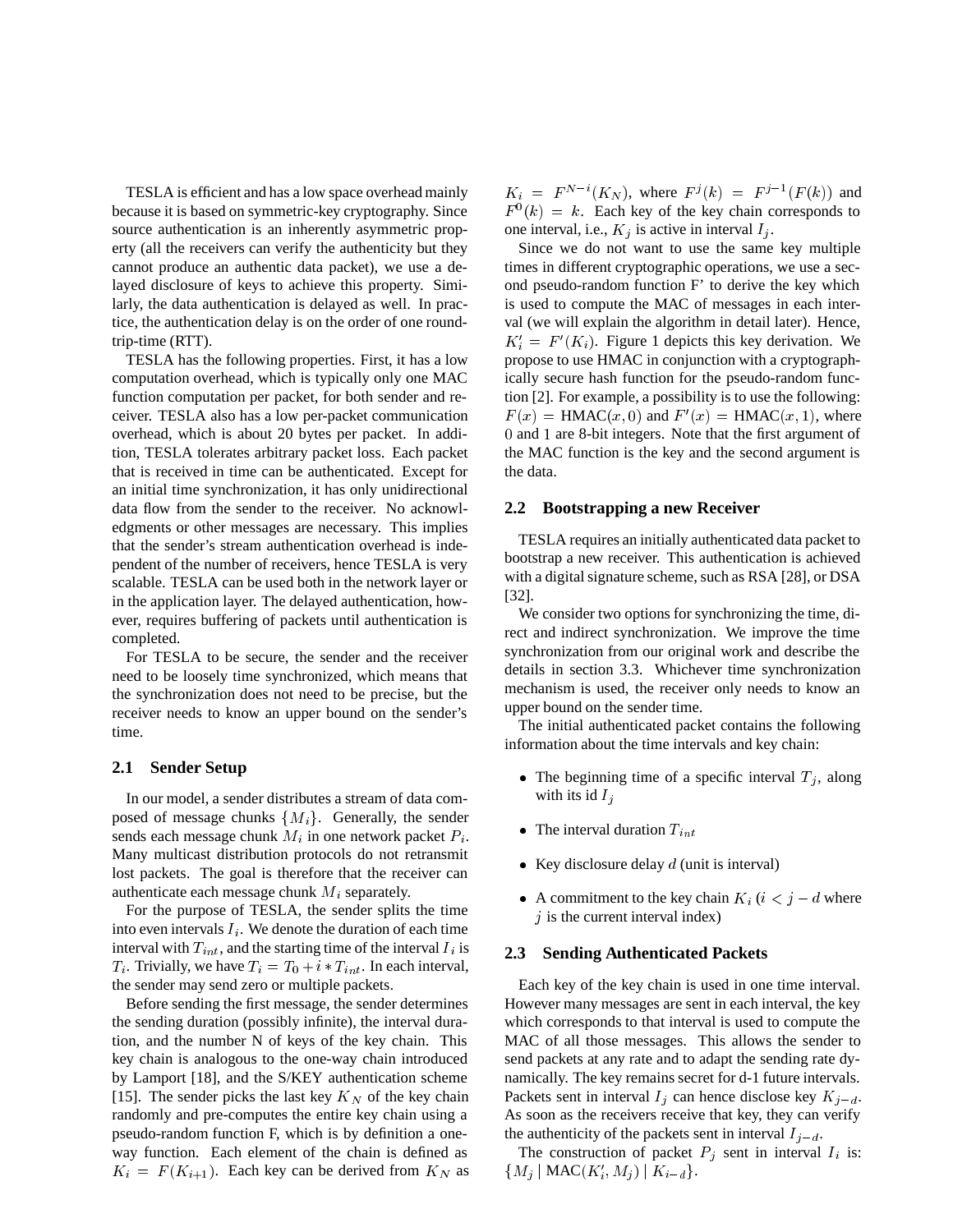Figure 1 shows the key chain construction and the MAC key derivation. If the disclosure delay is 2 intervals, the packet  $P_{j+4}$  sent in interval  $I_{i+2}$  discloses key  $K_i$ . From this key, the receiver can also recover  $K_{i-1}$  and verify the MAC of  $P_j$ , in case  $P_{j+3}$  is lost.

## **2.4 Receiver Tasks**

Since the security of TESLA depends on keys that remain secret until a pre-determined time period, the receiver must verify for each packet that the key, which is used to compute the MAC of that packet, is not yet disclosed by the sender. Otherwise, an attacker could have changed the message data and re-computed the MAC. This motivates the security condition, which the receiver must verify for each packet it receives.

**Security condition**: A packet arrived *safely*, if the receiver is assured that the sender cannot yet be in the time interval in which the corresponding key is disclosed.

The intuition is that if a packet satisfies the security condition, then no attacker could have altered it in transit, because the corresponding MAC key is not yet disclosed. In case the security condition is not valid, the receiver must drop that packet, because the authenticity is not assured any more. We would like to emphasize that the security of this scheme does not rely on any assumptions on network propagation delay. The original paper sketches a security proof [25].

We now explain how the authentication with TESLA works with a concrete example. When the receiver receives packet  $P_i$  sent in interval  $I_i$  at local time  $t_c$ , it computes an upper bound on the sender's clock  $t_j$  (we describe in section 3.3 how to compute this). To evaluate the security condition, the receiver computes the highest interval  $x$  the sender could possibly be in, which is  $x = \lfloor (t_j - T_0)/T_{int} \rfloor$ . The receiver now verifies that  $x < I_i + d$  (where  $I_i$  is the interval index), which means that the sender must not have been in the interval in which the key  $K_i$  is disclosed, hence no attacker can possibly know that key and spoof the message contents.

The receiver cannot, however, verify the authenticity of the message yet. Instead, it stores the triplet  $(I_i, M_j, \text{MAC}(K'_i, M_j))$  to verify the authenticity later when it knows  $K_i'$ . Two possibilities exist on how to handle the unauthenticated message chunk  $M_i$ . The first possibility is to hand  $M_i$  to the application, and notify it through a callback mechanism as soon as  $M_i$  is verified. The second possibility is to buffer  $M_j$  until the authenticity can be checked and pass it to the application as soon as  $M_i$  is authenticated.

If the packet contains a disclosed key  $K_{i-d}$ , regardless of whether the security condition is verified or not, the receiver checks whether it can use  $K_{i-d}$  to authenticate previous packets. Clearly, if it has received  $K_{i-d}$  previously, it does not have any work to do. Otherwise, let us assume that the last key value in the reconstructed key chain is  $K_v$ . The receiver verifies if  $K_{i-d}$  is legitimate by verifying that  $K_v = F^{i-d-v}(K_{i-d})$ . If that condition is correct, the receiver updates the key chain. For each new key  $K_w$ , it computes  $K'_w = F'(K_w)$  which might allow it to verify the authenticity of previously received packets.

It is clear that this system can tolerate arbitrary packet loss, because the receiver can verify the authenticity of all received packets that satisfy the security condition eventually.

# **3 Our Extensions**

We extend TESLA in a number of ways to make it more efficient and practical. First, we present a new method to support *immediate authentication*, meaning that the receiver can authenticate packets as soon as they arrive.

Second, we propose optimizations concerning key chains. In particular, for applications that use multiple authentication chains with different disclosure delays, we present a new algorithm that reduces the communication overhead.

Finally, we give discussions on the time synchronization issues and derive a tight lower bound on the key disclosure delay, which makes the scheme much more practical. Next, we remove a scalability limitation of the simple time synchronization protocol. Furthermore, we discuss how a receiver can authenticate received packets even if it is not time synchronized at the moment in which it receives the packet.

# **3.1 Immediate Authentication**

A drawback of the original TESLA protocol is that the receiver needs to buffer packets during one disclosure delay before it can authenticate them. This might not be practical for certain applications if the receivers cannot afford much buffer space and bursty traffic might cause the receivers to drop packets due to insufficient buffer space. Moreover, as we show later in section 4.2, the requirement of receiver buffering introduces a vulnerability to a denial-of-service attack. To solve these problems caused by receiver-buffering, we propose a new method to support *immediate authentication*, which allows the receiver to authenticate packets as soon as they arrive.

The basic observation of this method is that we can replace receiver buffering with sender buffering. If the sender can buffer packets during one disclosure delay, then it could store the hash value of the data of a later packet in an earlier packet and hence as soon as the earlier packet is authenticated, the data in the later packet is authenticated through the hash value as well.

In the new scheme, the sender buffers packets for the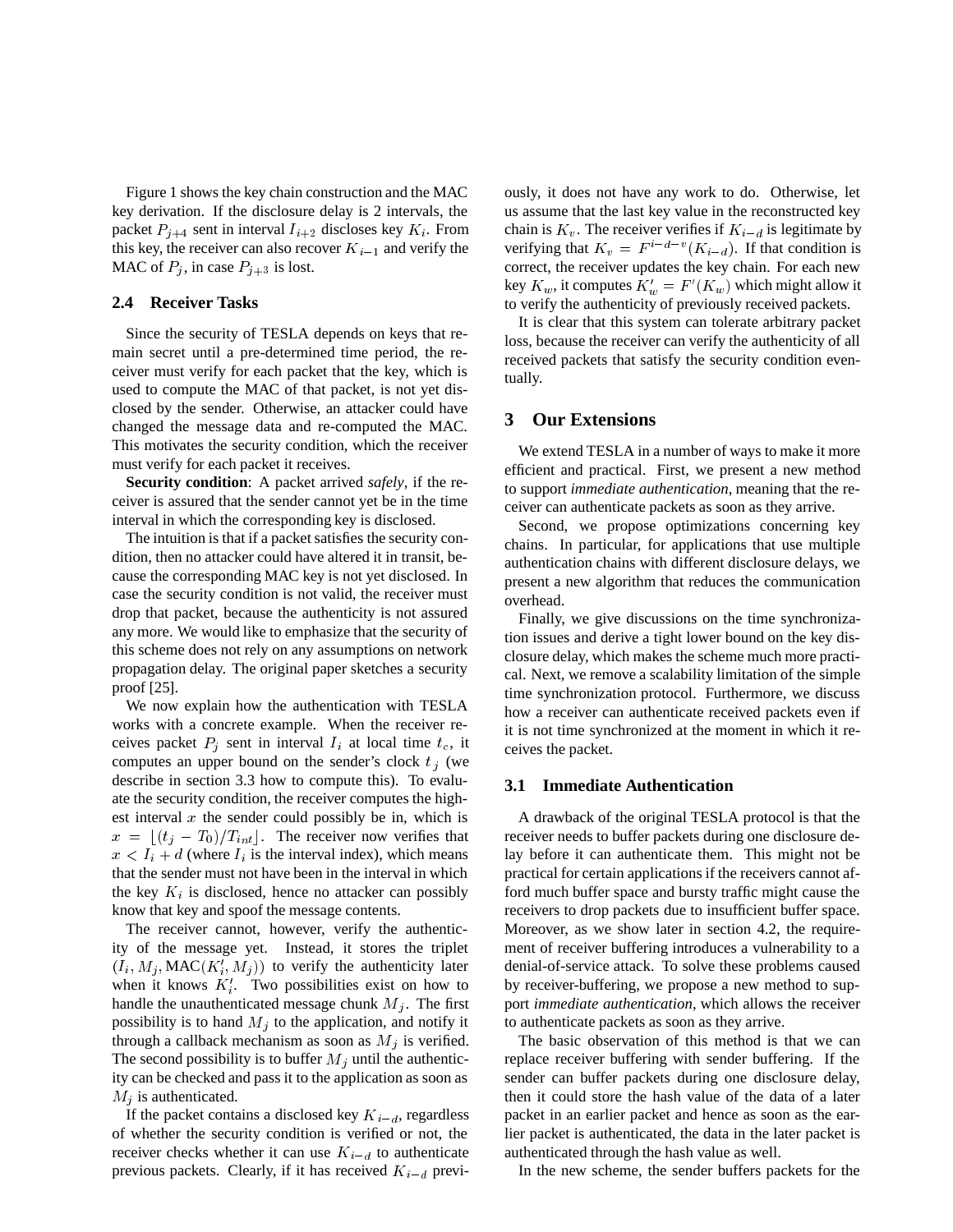

Figure 1: TESLA key chain and the derived MAC keys

duration of one disclosure delay. For simplicity of illustration, we assume that the sender sends out a constant number  $v$  of packets per time interval. To construct the packet for the message chunk  $M_i$  in time interval  $T_i$ , the sender appends the hash value of the message chunk  $M_{j+vd}$  to  $M_j$  and then computes the MAC value also over  $H(M_{j+vd})$  with the key  $K_i$ . Figure 2 illustrates how the packet  $P_j$  is constructed by appending  $H(M_{j+vd})$ ,  $MAC(K_i, M_j | H(M_{j+vd}))$ , along with the disclosed key  $K_{i-d}$ . (Note that the | stands for message concatenation). When the packet  $P_{i+vd}$  arrives at the receiver which discloses the key  $K_i$  it allows authentication of packet  $P_i$ sent in interval  $I_i$ .  $P_j$  carries a hash of the data  $M_{j+vd}$  in  $P_{j+vd}$ . If  $P_j$  is authentic,  $H(M_{j+vd})$  is also authentic and therefore the data  $M_{j+vd}$  is immediately authenticated. Also note that if  $P_j$  is lost or dropped due to violation of the security condition,  $P_{j+vd}$  will not be immediately authenticated and can still be authenticated later using the MAC value.



Figure 2: Immediate authentication packet example.  $D_j = H(M_{j+vd}) \mid M_j$  and  $D_{j+vd}$  $H(M_{j+2vd}) \, | \, M_{j+vd}.$ 

If each packet can only carry the hash of one other packet, it is clear that the sending rate needs to remain constant. Also it is clear that if a packet is lost, the corresponding packet cannot be immediately authenticated. To achieve flexibility for dynamic sending rate and robustness to packet loss, the sender can add the hash values of multiple future packets to a packet, similar to the EMSS scheme [25].

# **3.2 Concurrent TESLA instances**

In this section, we present a space optimization technique in the case the sender uses multiple TESLA instances for one stream.

Choosing the disclosure delay involves a tradeoff. Receivers with a low network delay welcome short key disclosure delays because that translates into a short authentication delay. Unfortunately, receivers with a long network delay could not operate with a short disclosure delay because most of the packets will violate the security condition and hence cannot be authenticated. Conversely, a long disclosure delay would suit the long delay receivers, but causes unnecessarily long authentication delay for the receivers with short network delay. The solution is to use multiple instances of TESLA with different disclosure delays simultaneously, and each receiver can decide which disclosure delay, and hence, which instance to use. A simple approach to use concurrent TESLA instances is to treat each TESLA instance independently, with one key chain per instance. The problem for this approach is that each extra TESLA instance also causes extra space overhead in each packet. If each instance requires 20 bytes per packet (80 bit for key disclosure and 80 bit for the MAC value), using three instances results in 60 bytes space overhead per packet. We present a new optimization which reduces the space overhead of concurrent instances.

The main idea is that instead of using one independent key chain per TESLA instance, we could use the same key chain but a different key schedule for all instances. The basic scheme works as follows. All TESLA instances for a stream share the same time interval duration and the same key chain. Each key  $K_i$  in the key chain is associated with the corresponding time interval  $T_i$ , and  $K_i$  will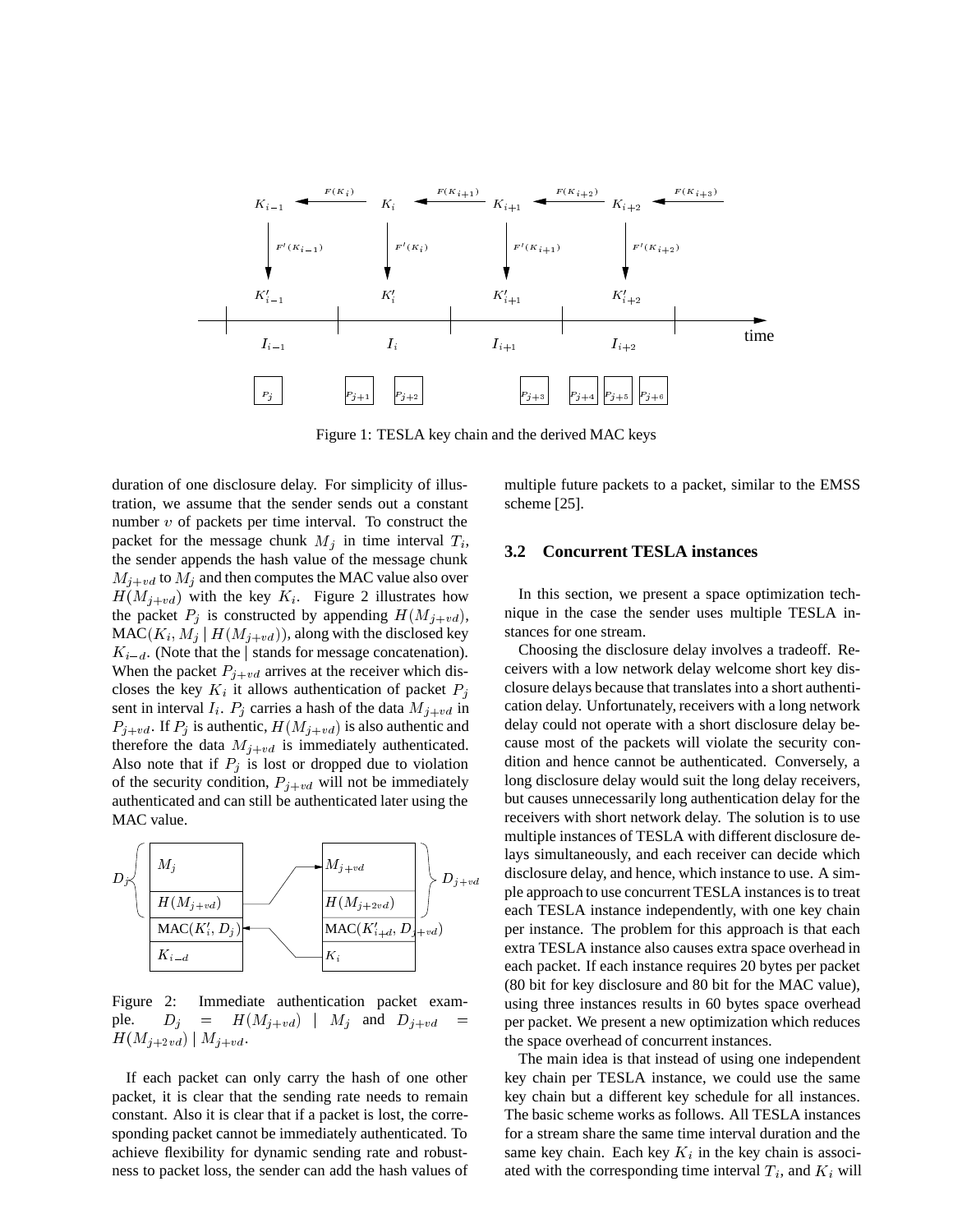be disclosed in  $T_i$ .<sup>1</sup> Assume that the sender uses w instances of TESLA, which we denote with  $\tau_1 \ldots \tau_w$ . Each TESLA instance  $\tau_u$  has a different disclosure delay  $d_u$ , and it will have a MAC key schedule derived from the key schedule shifted by  $d_u$  time intervals from the key disclosure schedule. Let  $K_{i+d_u}^u$  denote the MAC key used by instance u in time interval  $T_i$ . We derive  $K_{i+d_u}^u$  as  $K_{i+d_u}^u = \text{HMAC}(K_{i+d_u}, u)$ . Note that we use HMAC as a pseudo-random function, which is the same key derivation construction as we use in TESLA (see section 2.1 and figure 1). In fact, the keys of the first instance are derived with the same pseudo-random function as the TESLA protocol that uses only one instance. The reason for generating all different, independent keys for each instance is to prevent an attack where an attacker moves the MAC value of an instance to another instance, which might allow it to claim that data was sent in a different interval. Our approach of generating independent keys prevents this attack. Thus to compute the MAC value in packet  $P_i$  in time interval  $T_i$ , the sender computes one MAC value of the message chunk  $M_j$  per instance and append the MAC values to  $M_j$ . In particular, for the instance  $\tau_u$  with disclosure delay  $d_u$ , the sender will now use the key  $K_{i+d_u}^u$  a as mentioned above for the MAC computation.

Figure 3 shows an example with two TESLA instances, one with a key disclosure time of two intervals and the other of four intervals. The lowest line of keys shows the key disclosure schedule, i.e. which key is disclosed in which time interval. The middle and top line of keys shows the key schedule of the first and second instance respectively, i.e. which key is used to compute the MAC for the packets in the given time interval for the given instance. Using this technique, the sender will only need to disclose one key chain no matter how many instances are used concurrently. If each disclosed key is <sup>10</sup> bytes long, then for a stream with  $m$  concurrent instances, this technique will save  $10(m - 1)$  bytes per packet, which is a drastic saving in particular for small packets.

## **3.3 Time Synchronization Issues**

Loose time synchronization is an important component in TESLA. Although sophisticated time synchronization protocols exist, they usually require considerable management overhead. Furthermore, they generally have a high complexity and achieve properties that TESLA does not require. An example is the network time protocol (NTP) by Mills [21]. Bishop performs a detailed security analysis of NTP [7]. For these reasons, we outline a simple and secure time synchronization protocol that suffices the humble requirements of TESLA.

The time synchronization requirement that secures TESLA against an active attacker is that the receiver knows an upper bound of the difference between the sender's local time and the receiver's local time,  $\Delta$ . For simplicity, we assume the clock drift of both sender and receiver are negligible, otherwise they will simply resynchronize periodically. We denote the real difference between the sender and the receiver's time with  $\delta$ . Hence for loose synchronization, the receiver does not need know  $\delta$ but only some  $\Delta$  that is guaranteed to be greater or equal to  $\delta$ . To compute  $\Delta$ , we can use either a direct or an indirect time synchronization method. In the following, we first discuss a simple protocol for direct time synchronization, and next we discuss how to do indirect time synchronization.

## **Direct Time Synchronization**

In direct time synchronization, the receiver performs an explicit time synchronization with the sender. This approach has the advantage that no extra infrastructure is needed to perform the time synchronization. We design a simple two-phase protocol that satisfies the TESLA requirements.

In the protocol, the receiver first records its local sending time  $t_R$  and sends a time synchronization request containing a nonce to the sender. Upon receiving the time synchronization request, the sender records its local receiving time  $t<sub>S</sub>$  and sends the receiver a signed response packet containing  $t<sub>S</sub>$  and the nonce.

$$
R \to S : \text{None}
$$
\n
$$
S \to R : \{\text{Sender time } t_S, \text{None}\}_{K^{-1}_{\sim}}
$$

Figure 4 shows a sample time synchronization between the receiver and the sender. Upon receiving the signed response, the receiver checks the validity of the signature and the matching of the nonce and computes  $\Delta = t_S - t_R$ . It is easy to see that the  $\Delta$  computed this way satisfies the requirement that  $\Delta \geq \delta$ . Because  $\Delta = t_S - t_R$  =  $(t_S - t_3) + (t_3 - t_R)$ ,  $t_S - t_3 = \delta$ , and  $t_3 - t_R$  is the network delay for sending the request from the receiver to the sender which is greater or equal to 0, hence  $\Delta > \delta$ . An interesting point is that the network delay of the response packet and the delay caused by the computation of the digital signature do not influence  $\Delta$  at all. Since only the initial timestamp matters, it is important that the sender immediately stores the arrival time  $t<sub>S</sub>$  of the time synchronization request packet. The subsequent processing and propagation delay does not matter.

Because the digital signature operation is computationally expensive, we need to be careful about denial-ofservice attacks where an attacker floods the sender with

<sup>&</sup>lt;sup>1</sup>Note that this key schedule is different from the previous schedule described in section 2.1, where key  $K_i$  was used to compute the MAC in interval  $I_i$  and was disclosed in interval  $I_{i+d}$ .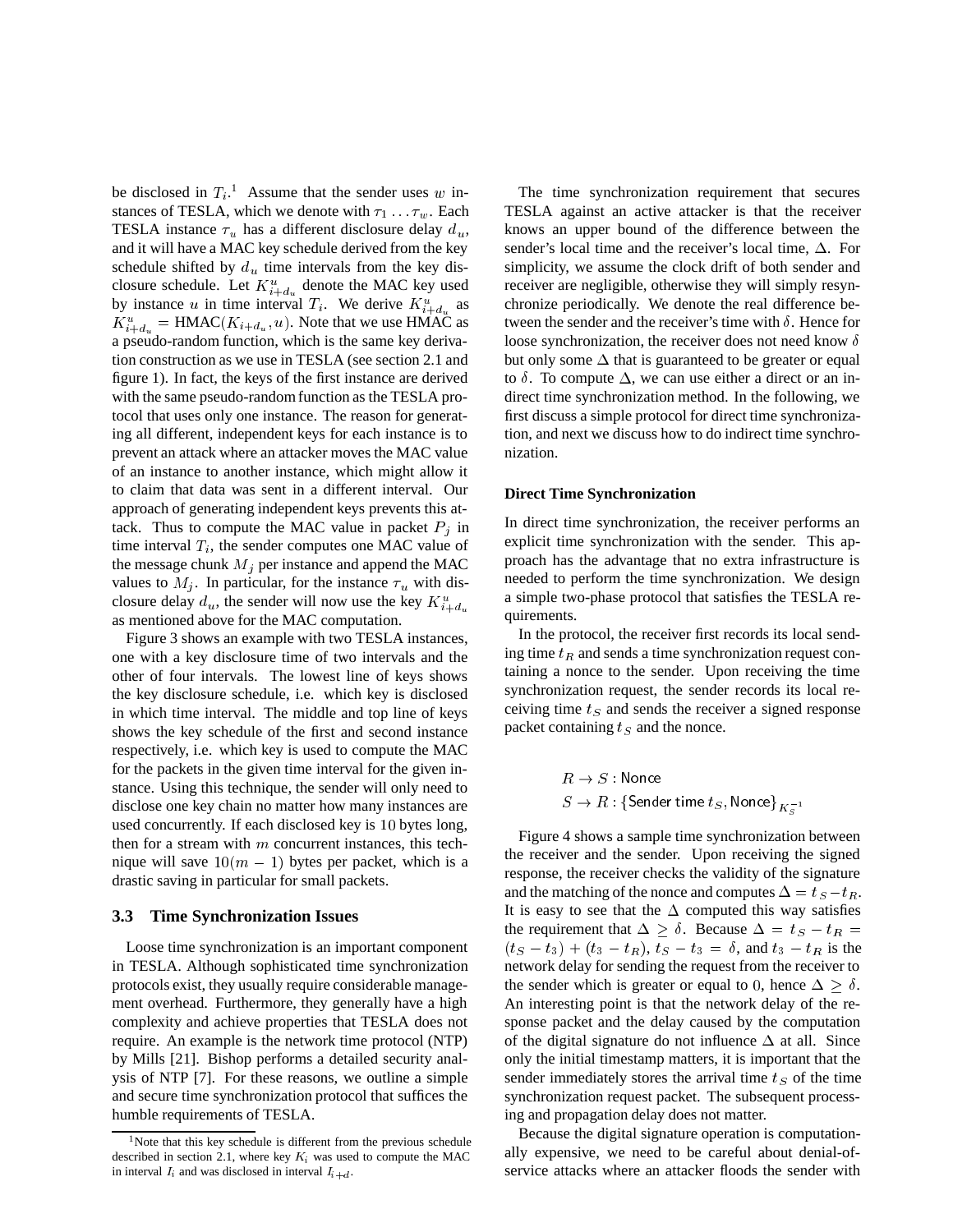

Figure 3: Multiple TESLA instances key chain optimization.

time synchronization requests. Section 4.1 addresses this issue.



Figure 4: The receiver synchronizes its time with the sender.

#### **Indirect Time Synchronization**

In indirect time synchronization, both the sender and the receivers synchronize their time with a time reference and hence the sender and the receiver can reach implicit time synchronization. This approach is favorable especially in cases where the application needs time synchronization with a time reference anyhow. Let  $\Delta_{SC} + |\epsilon_{SC}|$  denote the measured upper bound of the difference of the sender's time and the time reference's time with  $|\epsilon_{SC}|$  as the maximum error, and let  $\Delta_{CR} + |\epsilon_{CR}|$  denote the measured upper bound of the difference of the time reference's time and the receiver's time with  $|\epsilon_{CR}|$  as the maximum error. Thus the receiver could reach an implicit time synchronization with the sender as  $\Delta = \Delta_{SC} + \Delta_{CR} + |\epsilon_{SC}| +$  $|\epsilon_{CR}|$  with  $\epsilon = |\epsilon_{SC}| + |\epsilon_{CR}|$  as the maximum error.

In settings where the receiver is already time synchronized with the time reference, the receiver does not need to send any information to the sender. The sender just needs to periodically broadcast digitally signed packets that contain its time synchronization with the time reference, the time interval and key chain information outlined in section 2.2, along with the sender's maximum synchronization error  $\epsilon_{SC}$ . A new receiver can start authenticating the data stream right after it receives one of the signed advertisements. This is particularly useful in the case of satellite broadcast.

## **Delayed Time Synchronization**

Another interesting relaxation of the time synchronization requirement is that, if we assume that the receiver's clock drift is negligible during a period of time, then the receiver can receive the data stream from the sender before doing a time synchronization and authenticate the data later after a time synchronization. The receiver only needs to store the arrival time of each packet, so that it can evaluate the security condition after it performed the time synchronization. This is highly useful for many applications, for example a router can use TESLA to authenticate itrace messages [3], and the victim can authenticate the routers' IP markings afterwards when it wants to trace an attacker by performing an approximate time synchronization with the router [31].

#### **3.4 Determining the Key Disclosure Delay**

An important parameter to determine for TESLA is the key disclosure delay <sup>d</sup>. A short disclosure delay will cause packets to violate the security condition and cause packet drop, while a long disclosure delay causes a long authentication delay. Note that although the choice of the disclosure delay does not affect the security of the system, it is an important performance factor. We describe a new method on how to choose a good disclosure delay <sup>d</sup>. In particular, we show as follows that if RTT is a reasonable upper bound on the round trip time between the receiver and the sender, then in case of using direct time synchronization, we can choose  $d = [RTT/T_{int}] +1$ , where  $T_{int}$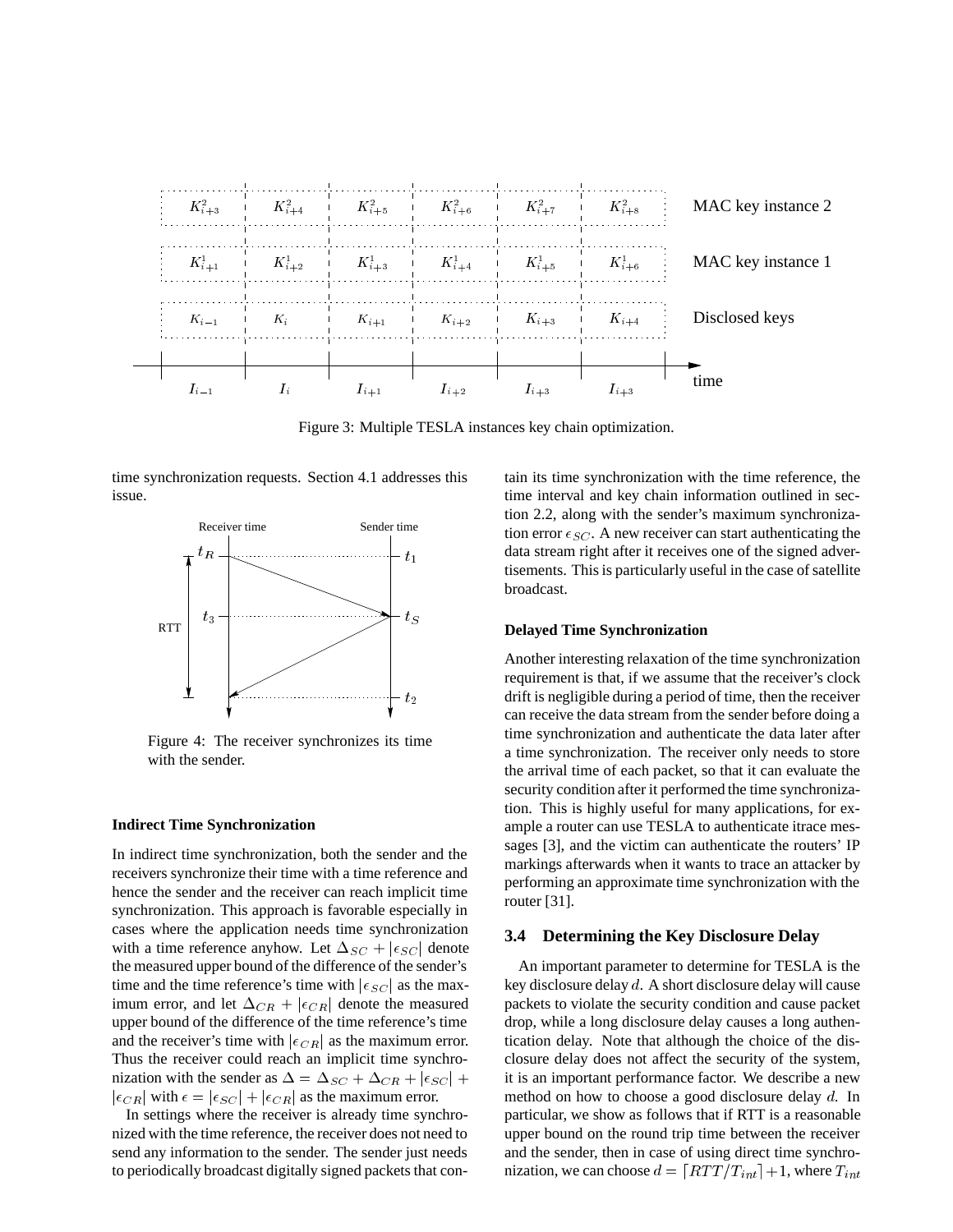is the interval duration. In case of indirect time synchronization, we can choose  $d = \left[\frac{D_{SR}+\epsilon}{T_{int}}\right]+1$ , where  $\epsilon$  is the sum of both the sender and receiver time synchronization error, and  $D_{SR}$  is a reasonable upper bound on the network delay of a packet traveling from the sender to the receiver.

Consider a packet  $P_i$  that is constructed using the MAC key  $K'_{i}$  in time interval  $I_{j}$  which will be disclosed d time intervals later. The packet  $P_i$  arrives at the receiver at its local time  $t_i^R$ . Hence the security condition is that

$$
\lfloor \frac{t_i^R + \Delta - T_0}{T_{int}} \rfloor - I_j < d,\tag{1}
$$

where  $T_0$  is the beginning time of the 0th time interval and  $T_{int}$  is the time interval duration. Assume packet  $P_i$  was sent at the sender's local time  $t_i^S$ . Hence  $t_i^S < T_j + T_{int} =$  the signe  $I_j$   $T_{int} + T_0 + T_{int}$ . We denote the average network delay time from the sender to the receiver with  $D_{SR}$  and the average network delay time from the receiver to the sender is  $D_{RS}$ , and hence  $RTT = D_{RS} + D_{SR}$ .

In case of a direct time synchronization, using the same notation as in section 3.3,  $\Delta = \delta + (t_3 - t_R) = \delta +$  $D_{RS}, t_i^R + \delta - t_i^S = D_{SR}$ , and hence we can derive at the end that a tight bound for  $d$  to satisfy the equation 1 is  $d = [RTT/T_{int}] + 1$ , which allows most of packets to satisfy the security condition and still the receiver would not need to wait much extra longer than necessary to authenticate the packets. Similarly in case of an indirect time synchronization, we can derive that a good  $d$  is  $d = \left[ (D_{SR} + \epsilon) / T_{int} \right] + 1.$ 

# **4 Security Discussion and Robustness to DoS**

Our original paper did not address denial-of-service (DoS) attacks on TESLA. In an IP multicast environment, however, DoS is a considerable threat and requires careful consideration. We discuss potential security problems in this section and show how to strengthen TESLA to thwart them. In particular, we show that there is no DoS attack on the sender if the receivers perform indirect time synchronization. In case of direct time synchronization, we show how to mitigate DoS attacks on the sender. Although there are some potential DoS attacks on the receiver side, we show that TESLA does not add any additional vulnerability to DoS attacks if the receiver has a reasonable amount of buffer space, otherwise we describe schemes that alleviate the exposure to DoS.

## **4.1 DoS Attack on the Sender**

A DoS attack on the sender is not possible if TESLA is used with indirect time synchronization, because the sender does not keep per-receiver state or perform perreceiver operations. In the case of direct time synchronization, a DoS attack is possible, since the sender is required to digitally sign each nonce included in a time synchronization request. An attacker can perform a DoS by flooding the sender with requests.

 $=$   $\delta$  + For the example in figure 5, the packet returned to receiver This response packet needs to be authenticated with a digital signature scheme, such as RSA [28], or DSA [32]. Since public-key signature algorithms are computationally expensive, the signing of the response packet can become a performance bottleneck for the sender. A simple trick can alleviate this situation. The sender can aggregate multiple requests, compute and sign a Merkle hash tree that is generated from all the requester's nonces [20]. Figure 5 shows how such a hash tree is constructed. If  $N_h$  is the root of the hash tree,  $N_h$  would be included in the signed part of the response packet instead of the receiver's nonce  $N_r$ . To verify the digital signature of the response packet, each receiver would reconstruct the hash tree. Since it does not know the other receiver's nonces that are part of the hash tree, the sender would include the nodes of the tree necessary to reconstruct the root node. A would include  $N_b$  and  $H_{cd}$ . Receiver A can reconstruct the root node  $H_{ad}$  from these values and its own nonce  $N_a$ as follows:  $H_{ad} = H(H(N_a, N_b), H_{cd})$ . Note that the number of nodes returned in the response packet is logarithmic in the number of receivers whose request arrived in the same time interval. Assuming a 50 ms interval time (the sender would need to compute at most 20 signatures per second) and assuming that 1,000,000 receivers wanted to synchronize their time in that interval, the return packet would only need to contain 20 hash nodes or 200 bytes, assuming an 80 bit hash function. Any cryptographically secure hash function can be used for  $H(x, y)$ , for example MD5 [27], SHA-1 [17], or RIPEMD-160.



Figure 5: Hash tree over receiver nonces. Node  $H_{ab}$  =  $H(N_a, N_b)$ .  $H_{ad} = H(H_{ab}, H_{cd})$ .

## **4.2 DoS Attack on the Receiver**

In this section, we discuss two DoS attacks on the client. Since we assume the attacker could have full control of the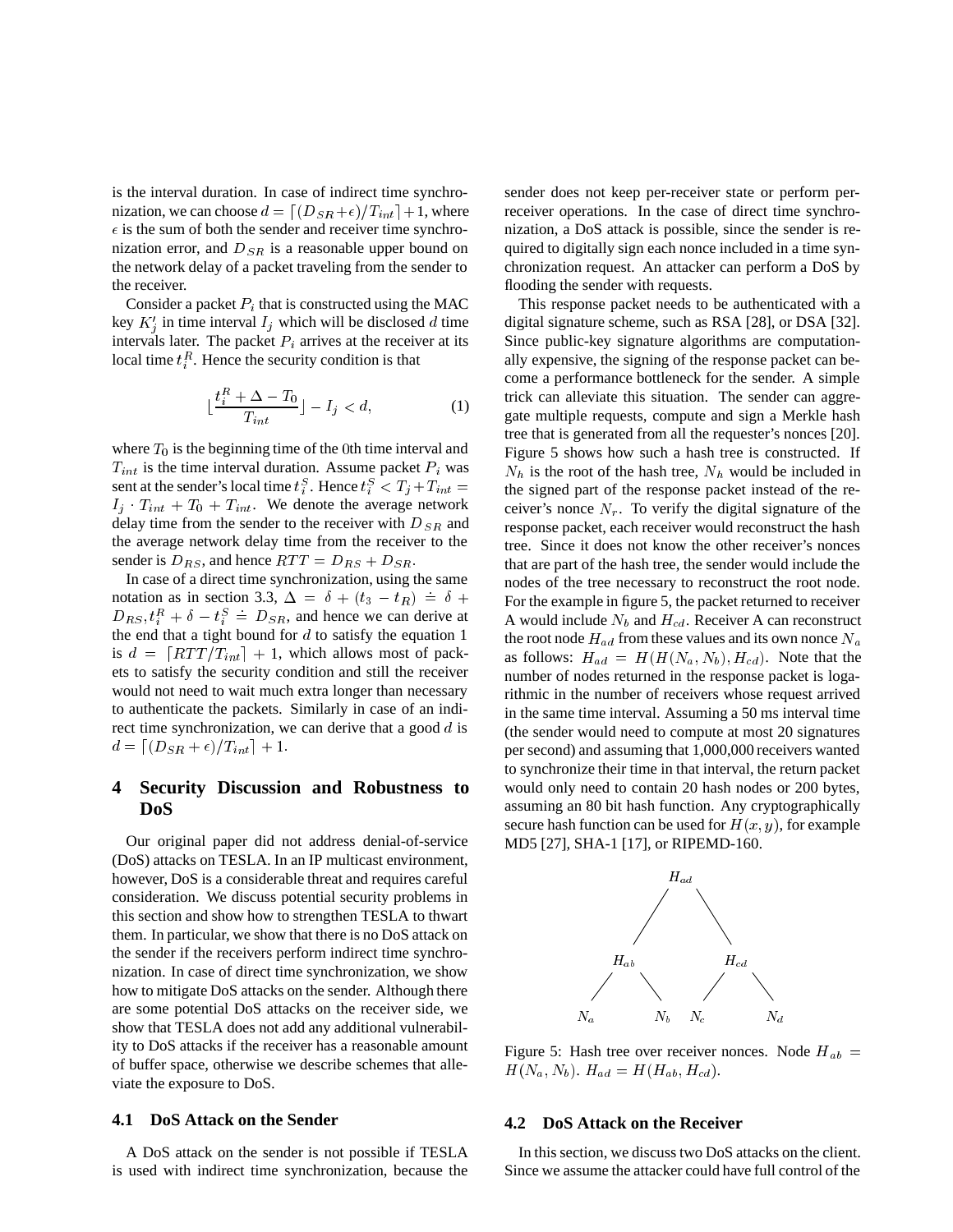network, some DoS attacks such as delay or drop packets are always possible. Delay packets could cause packets to violate the security condition and hence not to be authenticated. On the other hand, speeding up packets does not do anything at all. The receiver even benefits from this since she might be able to use a chain with a short disclosure delay that she could not use otherwise. We can show that replay packets cannot do much harm either. First, a duplicated packet is only accepted by the receiver within a short time period, since the security condition drops packets if they are replayed with a long delay. Second we can prevent the replay attack by adding a sequence number to each packet and by including the sequence number in the MAC. The TESLA protocol in the network layer or in the application layer will filter out duplicate packets.

In the rest of the subsection, we discuss some more complicated DoS attacks and show how to mitigate or prevent the attacks. First we discuss a flooding attack which fills up the receiver buffers. Second we discuss an attack that tries to waste the receiver's computation resources by unnecessarily re-computing the key chain.

## **DoS on the Packet Buffer**

An powerful attack is to flood the multicast group with bogus traffic. This attack is serious because current multicast protocols do not enforce sending access control. <sup>2</sup> The solution we propose involves a weak but efficient and immediate authentication method that offers some protection against a flooding attack.

First if the receiver has a certain size buffer, we show that flooding cannot do much harm. Because the scheme only requires the receiver to buffer packets for the duration of one disclosure delay until the authenticity of the packets can be verified, hence the buffer size only needs to be the multiplication of the network bandwidth and the disclosure delay time. Assuming that the receiver has a <sup>10</sup>Mbps network connection and a <sup>500</sup>ms disclosure delay, the required buffer size is around <sup>640</sup>kB, which should in general not be a major concern with today's workstations. Assuming <sup>512</sup>byte network packets, the computation overhead to authenticate the packets is on the order of <sup>1280</sup> HMAC computations per second. Since the openssl HMAC-MD5 implementation processes on the order of 120; 000 512-byte blocks per second on a <sup>500</sup>MHz Pentium III Linux workstation, the estimated processor overhead for TESLA authentication is on the order of 1% of the CPU time.

Second if the receiver's buffer size is not large enough as computed above, flooding could result in a DoS attack

because the receiver would drop packets due to a lack of buffer space.<sup>3</sup>

An obvious solution is to distribute a shared secret key to all receivers and to add a MAC to each packet with the shared secret key. This enables a receiver to quickly verify the packet, but it allows an attacker who knows the key to flood the clients anyhow.

Another approach is to use the key chain as a weak authentication method. Briscoe presents a related method for immediate authentication [8]. The receiver preauthenticates the packet by verifying that the disclosed key really is part of the key chain. Based on the disclosed key, the receiver can also immediately derive the time interval of the packet and also immediately verify the security condition. Both checks are efficient and do not require any additional space overhead in the packet. An attacker would need to receive a packet from the sender, extract the disclosed key, and use that key to flood the receivers. Fortunately, the flooding time period of each key is limited to one interval duration.

Yet another solution is to use the immediate authentication we propose in section 3.1. In this case, the message does not need to be added to a queue if it is immediately authenticated.

In practice, the receiver allocates a queue for each time interval to buffer incoming packets until they can be authenticated. If the receiver has too little memory to buffer all incoming traffic during the disclosure delay, it needs to decide on a drop or replacement policy in case of a full buffer. Dropping all packets of a particular interval once the buffer is full is a poor policy, because an attacker might insert the spoofed traffic only early in each time interval, causing the receivers to buffer mostly spoofed packets. Ideally, the receiver uses a random replacement policy once the buffer is full. For each incoming packet, the receiver picks a packet within the buffer to replace.

## **DoS on the Key Chain**

Another DoS attack is specific to how the TESLA receiver reconstructs the key chain. If an attacker could fool a receiver to believe that a packet was sent out far in the future, and the receiver would try to verify the key disclosed in the packet by applying the pseudo-random function until the last committed key chain value. This attack can be easily prevented by checking that the packet interval is less or equal the latest interval that the sender can possibly be in. For an incoming packet sent in interval  $I_i$ , the receiver can verify if the interval  $I_i$  is not in the future, i.e. if the sender can already be in that interval. The ver-

<sup>2</sup>Source-Specific Multicast (SSM) is a new multicast protocol, and a new IETF working group was formed in August 2000 [22]. SSM tends to address this problem by enforcing that only one legitimate sender can send to the multicast group.

 $3\%$  We do not consider the flooding attack from a network perspective (where flooding can cause link congestion and results in dropping legitimate traffic) because any network protocol is susceptible to this attack.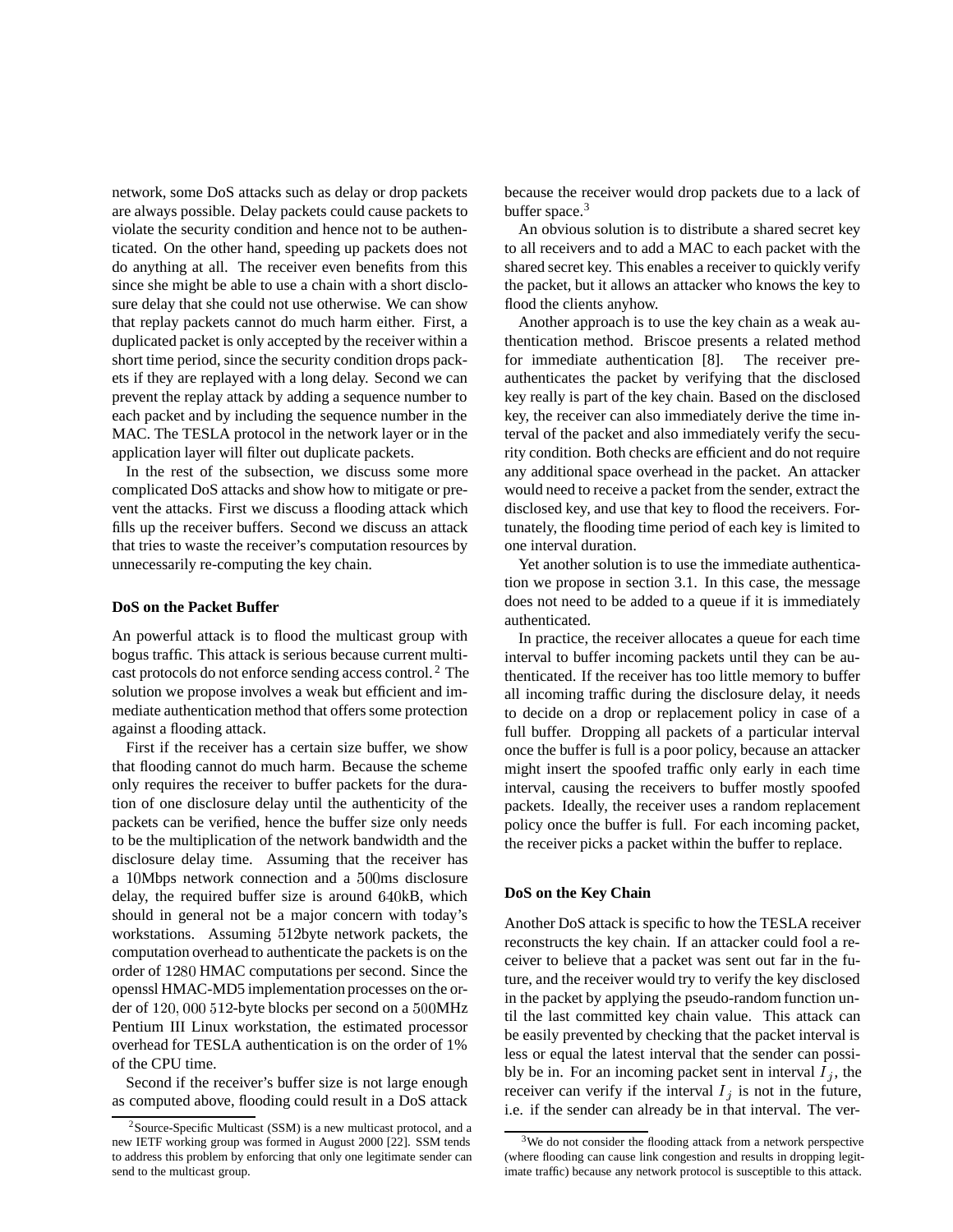ification condition is that  $I_j < \lfloor (t_i - T_0)/T_{int} \rfloor$ , where  $t_i$  is an upper bound on the sender's time that the receiver computes at the arrival of the packet.

# **5 Related Work**

Researchers have proposed signing data packets to achieve source authentication. Since a digital signature achieves non-repudiation, a signature is much stronger than just authentication. As we mentioned in the introduction, the communication and computation overhead of current signature schemes is more expensive than schemes that are based on symmetric cryptography. We will review only the schemes that provide source authentication and not the schemes providing non-repudiation, i.e. [14, 29, 33, 25].

The earliest related work is by Cheung [11]. He proposes a scheme akin to the basic TESLA protocol to authenticate link-state routing updates between routers. He assumes that all the routers in a network are time synchronized up to  $\pm \epsilon$ , and does not consider the case of heterogeneous receivers.

Anderson et al. [1] present the Guy Fawkes protocol which provides message authentication between two parties. Their protocol has the drawback that it cannot tolerate packet loss. They propose two methods to guarantee that the keys are not revealed too soon. The first method is that the sender and receiver are in lockstep, i.e. the receiver acknowledges every packet before the sender can send the next packet. This severely limits the sending rate and does not scale to a large number of receivers. The second method to secure their scheme is to time-stamp each packet at a time-stamping service, which introduces additional complexity and overhead.

Canetti et al. propose to use  $k$  different keys to authenticate every message with  $k$  different MAC's for sender authentication [9]. Every receiver knows  $m$  keys and can hence verify  $m$  MAC's. The keys are distributed in such a way that no coalition of w receivers can forge a packet for a specific receiver. The communication overhead for this scheme is considerable, since every message carries  $k$  MAC's. The server must also compute  $k$  MACs before a packet is sent, which makes it more expensive than the scheme we present in this paper. Furthermore, the security of their scheme depends on the assumption that at most a bounded number (which is on the order of  $k$ ) of receivers collude.

Briscoe proposes the FLAMeS protocol that is similar to the Cheung [11] and part of the basic TESLA protocol. Bergadano, Cavalino, and Crispo present an authentication protocol for multicast [5]. Their protocol is similar to Cheung [11] and to parts of the basic TESLA protocol.

Bergadano, Cavagnino, and Crispo, propose a protocol similar to the Guy Fawkes protocol to individually authenticate data streams sent within a group [4]. Their scheme requires that the sender receives an acknowledgment packet from each receiver before it can send the next packet. This prevents scalability to a large group. The advantage is that their protocol does not rely on time synchronization.

Unfortunately, their protocol is vulnerable to a man-inthe-middle attack. To illustrate the attack, we briefly review the protocol for one sender and one receiver (adapted to use the same notation as we established in this paper):

$$
B \to A: KB_0, SN, \{KB_0, SN\}_{K_B^{-1}}
$$
  
\n
$$
A \to B: A_1, MAC(KA_1, A_1), KA_0, SN, \{KA_0, SN\}_{K_A^{-1}}
$$
  
\n
$$
B \to A: KB_1
$$
  
\n
$$
A \to B: A_2, MAC(KA_2, A_2), KA_1
$$

In their scheme, both A (the sender) and B (the receiver) pre-compute a key chain,  $KA_i$  and  $KB_i$ , respectively. In the following attack, B intends to authenticate data from A, but we will show that the attacker <sup>I</sup> can forge all data. The attacker  $I$  captures all messages from  $B$  and it can pretend to B that all the messages come from A. To A, the attacker  $I$  just pretends to be itself.

$$
B \to I(A): KB_{0}, SN, \{KB_{0}, SN\}_{K_{B}^{-1}}
$$
  
\n
$$
I \to A: KI_{0}, SN, \{KB_{0}, SN\}_{K_{I}^{-1}}
$$
  
\n
$$
A \to I: A_{1}, MAC(KA_{1}, A_{1}), KA_{0}, SN, \{KA_{0}, SN\}_{K_{A}^{-1}}
$$
  
\n
$$
I \to A: KI_{1}
$$
  
\n
$$
A \to I: A_{2}, MAC(KA_{2}, A_{2}), KA_{1}
$$
  
\n
$$
I(A) \to B: A'_{1}, MAC(KA_{1}, A'_{1}), KA_{0}, SN, \{KA_{0}, SN\}_{K_{I}^{-1}}
$$

Note that the attacker  $I$  can forge the content of the message  $A_1$  sent to B, because it knows the key  $KI_0$ . The attacker <sup>I</sup> can forge the entire subsequent message stream, without B noticing.

Another attack is that an eavesdropper that records a message exchange between A (sender) and B (receiver) can impersonate either A or B as a receiver to another sender C. This attack can be serious if the sender performs access control based on the initial signature packet and the revealed key chain. The attack is simple, the eavesdropper only needs to replay the initial signatures and all the disclosed keys collected.

# **6 Conclusions**

In this paper, we have presented an extension to our TESLA scheme which provides a solution to the source authentication problem under the assumption that the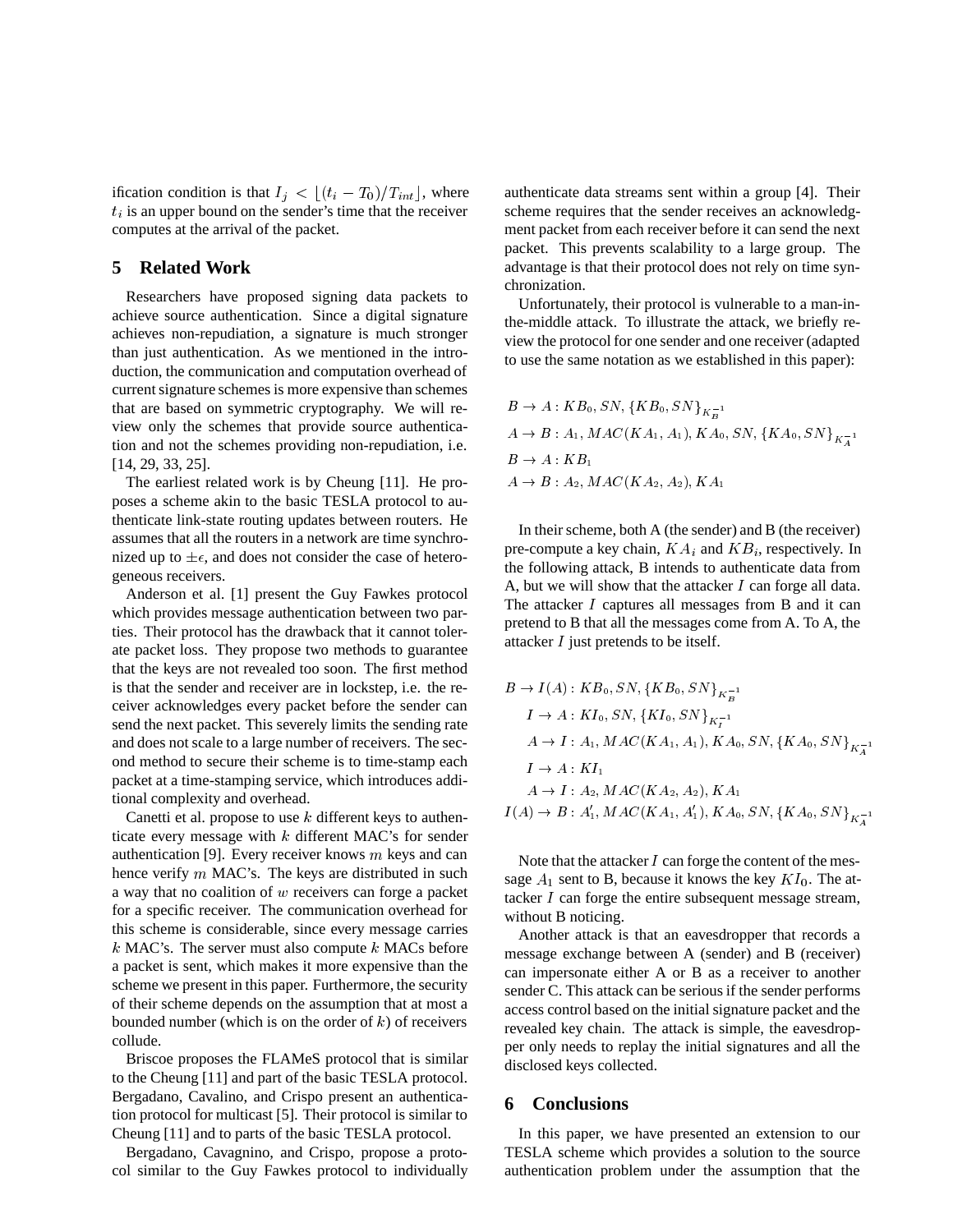sender and receiver are loosely time synchronized. The basic TESLA protocol has the following salient properties:

- Low computation overhead. On the order of one MAC function computation per packet for both sender and receiver.
- Low communication overhead. Required is as little as one MAC value per packet. Periodically, the sender also needs to send out the secret keys.
- Perfect loss robustness. If a packet arrives in time, the receiver can verify its authenticity eventually (as long as it receives later packets).

The extensions we propose in this paper feature:

- The basic TESLA scheme provides delayed authentication. With additional information in a packet, we show in this paper how we can provide immediate authentication.
- We reduce the communication overhead when multiple TESLA instances with different authentication delays are used concurrently.
- We derive a tight lower bound on the disclosure delay.
- Harden the sender and the receiver against denial-ofservice attacks.

# **7 Acknowledgments**

We would like to thank Radia Perlman for the discussions on DoS attacks. We are also grateful to Bob Briscoe for helpful discussions and feedback.

## **References**

- [1] R. J. Anderson, F. Bergadano, B. Crispo, J.-H. Lee, C. Manifavas, and R. M. Needham. A new family of authentication protocols. *Operating Systems Review*, 32(4):9–20, October 1998.
- [2] M. Bellare, R. Canetti, and H. Krawczyk. HMAC: Keyedhashing for message authentication. Internet Request for Comment RFC 2104, Internet Engineering Task Force, Feb. 1997.
- [3] S. Bellovin. The icmp traceback message. http:// www.research.att.com/˜smb, 2000.
- [4] F. Bergadano, D. Cavagnino, and B. Crispo. Chained stream authentication. In *Selected Areas in Cryptography 2000*, Waterloo, Canada, August 2000. A talk describing this scheme was given at IBM Watson in August 1998.
- [5] F. Bergadano, D. Cavalino, and B. Crispo. Individual single source authentication on the mbone. In *ICME 2000*, Aug 2000. A talk containing this work was given at IBM Watson, August 1998.
- [6] N. Bhaskar and I. Kouvelas. Source-specific protocol independent multicast. Internet Draft, Internet Engineering Task Force, Mar. 2000. Work in progress.
- [7] M. Bishop. A Security Analysis of the NTP Protocol Version 2. In *Sixth Annual Computer Security Applications Conference*, November 1990.
- [8] B. Briscoe. FLAMeS: Fast, Loss-Tolerant Authentication of Multicast Streams. Technical report, BT Research, 2000. http://www.labs.bt.com/ people/briscorj/papers.html.
- [9] R. Canetti, J. Garay, G. Itkis, D. Micciancio, M. Naor, and B. Pinkas. Multicast security: A taxonomy and some efficient constructions. In *Infocom '99*, 1999.
- [10] R. Canetti, P. Rohatgi, and P.-C. Cheng. Multicast data security transformations: Requirements, considerations, and prominent choices. Internet draft, Internet Engineering Task Force, 2000. draft-data-transforms.txt.
- [11] S. Cheung. An efficient message authentication scheme for link state routing. In *13th Annual Computer Security Applications Conference*, 1997.
- [12] S. E. Deering. Host extensions for IP multicasting. Request for Comments (Standard) 1112, Internet Engineering Task Force, Aug. 1989.
- [13] D. Estrin, D. Farinacci, A. Helmy, D. Thaler, S. Deering, M. Handley, V. Jacobson, C. Liu, P. Sharma, and L. Wei. Protocol independent multicast-sparse mode (PIM-SM): protocol specification. Request for Comments (Experimental) 2362, Internet Engineering Task Force, June 1998.
- [14] R. Gennaro and P. Rohatgi. How to Sign Digital Streams. Technical report, IBM T.J.Watson Research Center, 1997.
- [15] N. Haller. The S/KEY one-time password system. Request for Comments (Informational) 1760, Internet Engineering Task Force, Feb. 1995.
- [16] M. Handley, H. Holbrook, and I. Kouvelas. Protocol independent multicast - sparse mode (pim-sm): Protocol specification (revised). Internet Draft, Internet Engineering Task Force, July 2000. Work in progress.
- [17] U.S. Laboratory). Secure hash standard. Federal Information Processing Standards Publication FIPS PUB 180-1. http://csrc.nist.gov/fips/fip180-1.txt (ascii), http://csrc.nist.gov/fips/ fip180-1.ps (postscript), Apr. 1995.
- [18] L. Lamport. Password authentication with insecure communication. *Commun. ACM*, 24(11), Nov. 1981.
- [19] M. Luby, J. Gemmell, L. Vicisano, L. Rizzo, J. Crowcroft, and B. Lueckenhoff. Asynchronous layered coding. a massively scalable reliable multicast protocol. Internet draft, Internet Engineering Task Force, July 2000. draft-ietf-rmtpi-alc-01.txt.
- [20] R. Merkle. Protocols for public key cryptosystems. In *1980 IEEE Symposium on Security and Privacy*, 1980.
- [21] D. L. Mills. Network Time Protocol (Version 3) Specification, Implementation and Analysis. Internet Request for Comments, March 1992. RFC 1305.
- [22] S.-S. Multicast. http://www.ietf.org/html. charters/ssm-charter.html.
- [23] R. Perlman, C. Lee, T. Ballardie, J. Crowcroft, Z. Wang, T. Maufer, C. Diot, J. Thoo, and M. Green. Simple multicast: A design for simple, low-overhead multicast. Internet